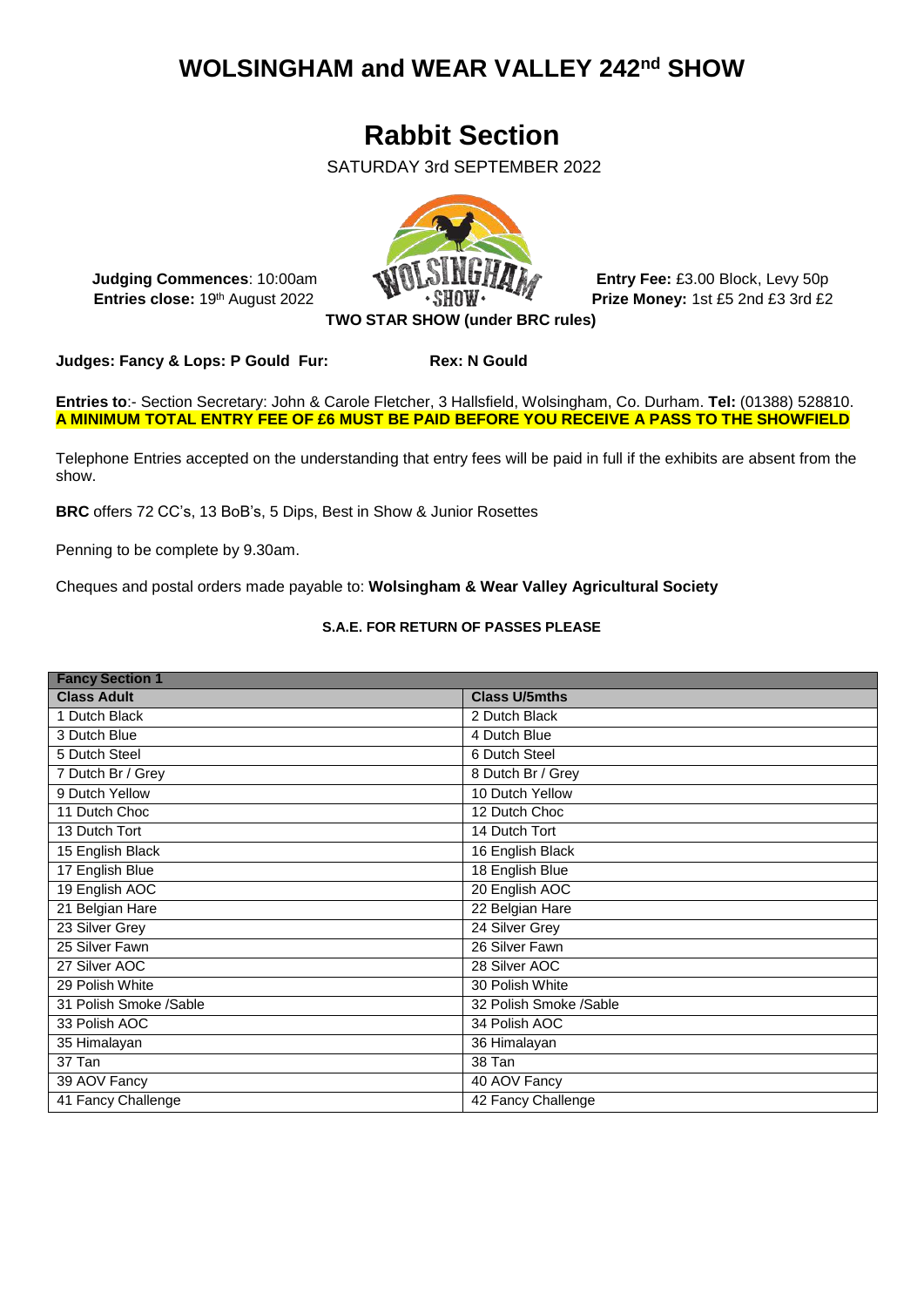| <b>Fancy Section 2</b>   |                          |  |  |
|--------------------------|--------------------------|--|--|
| <b>Class Adult</b>       | <b>Class U/5mths</b>     |  |  |
| 43 Dwarf Lop White       | 44 Dwarf Lop White       |  |  |
| 45 Dwarf Lop Agouti      | 46 Dwarf Lop Agouti      |  |  |
| 47 Dwarf Lop AOC Self    | 48 Dwarf Lop AOC Self    |  |  |
| 49 Mini Lop REW          | 50 Mini Lop REW          |  |  |
| 51 Mini Lop Black        | 52 Mini Lop Black        |  |  |
| 53 Mini Lop AOC Self     | 54 Mini Lop AOC Self     |  |  |
| 55 Mini Lop Agouti       | 56 Mini Lop Agouti       |  |  |
| 57 Mini Lop S/Fawn       | 58 Mini Lop S/Fawn       |  |  |
| 59 Mini Lop Otter        | 60 Mini Lop Otter        |  |  |
| 61 Mini Lop AOC N/Self   | 62 Mini Lop AOC N/Self   |  |  |
| 63 German Lop Self       | 64 German Lop Self       |  |  |
| 65 German Lop AOC N/Self | 66 German Lop AOC N/Self |  |  |
| 67 AOV Lop               | 68 AOV Lop               |  |  |
| 69 Lop Challenge         | 70 Lop Challenge         |  |  |
| 71 Dwarf REW             | 72 Dwarf REW             |  |  |
| 73 Dwarf BEW             | 74 Dwarf BEW             |  |  |
| 75 Dwarf S/Sable         | 76 Dwarf S/Sable         |  |  |
| 77 Dwarf M/Sable         | 78 Dwarf M/Sable         |  |  |
| 79 Dwarf Smoke           | 80 Dwarf Smoke           |  |  |
| 81 Dwarf Agouti          | 82 Dwarf Agouti          |  |  |
| 83 Dwarf Otter Black     | 84 Dwarf Otter Black     |  |  |
| 85 Dwarf Otter AOC       | 86 Dwarf Otter AOC       |  |  |
| 87 Dwarf Chin            | 88 Dwarf Chin            |  |  |
| 89 Dwarf Black           | 90 Dwarf Black           |  |  |
| 91 Dwarf AOC Self        | 92 Dwarf AOC Self        |  |  |
| 93 Dwarf AOC N/ Self     | 94 Dwarf AOC N/ Self     |  |  |
| 95 Dwarf Challenge       | 96 Dwarf Challenge       |  |  |

| <b>Fur Section</b>          |                             |  |
|-----------------------------|-----------------------------|--|
| <b>Class Adult</b>          | <b>Class U/5mths</b>        |  |
| 97 Alaska                   | 98 Alaska                   |  |
| 99 Argenti Blue             | 100 Argenti Blue            |  |
| 101 Argenti AOC             | 102 Argenti AOC             |  |
| 103 Fox Black               | 104 Fox Black               |  |
| 105 Fox AOC                 | 106 Fox AOC                 |  |
| 107 Satin                   | 108 Satin                   |  |
| 109 Havana                  | 110 Havana                  |  |
| 111Vienna                   | 112 Vienna                  |  |
| 113 Med/M/ Sable            | 114 Med/M/ Sable            |  |
| 115 Med/S/Sable             | 116 Med/S/Sable             |  |
| 117 Dark/M/Sable            | 118 Dark/M/Sable            |  |
| 119 Dark/S/Sable            | 120 Dark/S/Sable            |  |
| 121 Light/M/Sable           | 122 Light/M/Sable           |  |
| 123 Light/S/Sable           | 124 Light/S/Sable           |  |
| 125 Chin                    | 126 Chin                    |  |
| 127 NZ White                | 128 NZ White                |  |
| 129 British Giant Self      | 130 British Giant Self      |  |
| 131 British Giant N/Self    | 132 British Giant N/Self    |  |
| 133 Continental Giant REW   | 134 Continental Giant REW   |  |
| 135 Continental Giant Steel | 136 Continental Giant Steel |  |
| 137 Continental Giant Chin  | 138 Continental Giant Chin  |  |
| 139 Continental Giant AOC   | 140 Continental Giant AOC   |  |
| 141 AOV Fur                 | 142 AOV Fur                 |  |
| 143 Fur Challenge           | 144 Fur Challenge           |  |
|                             |                             |  |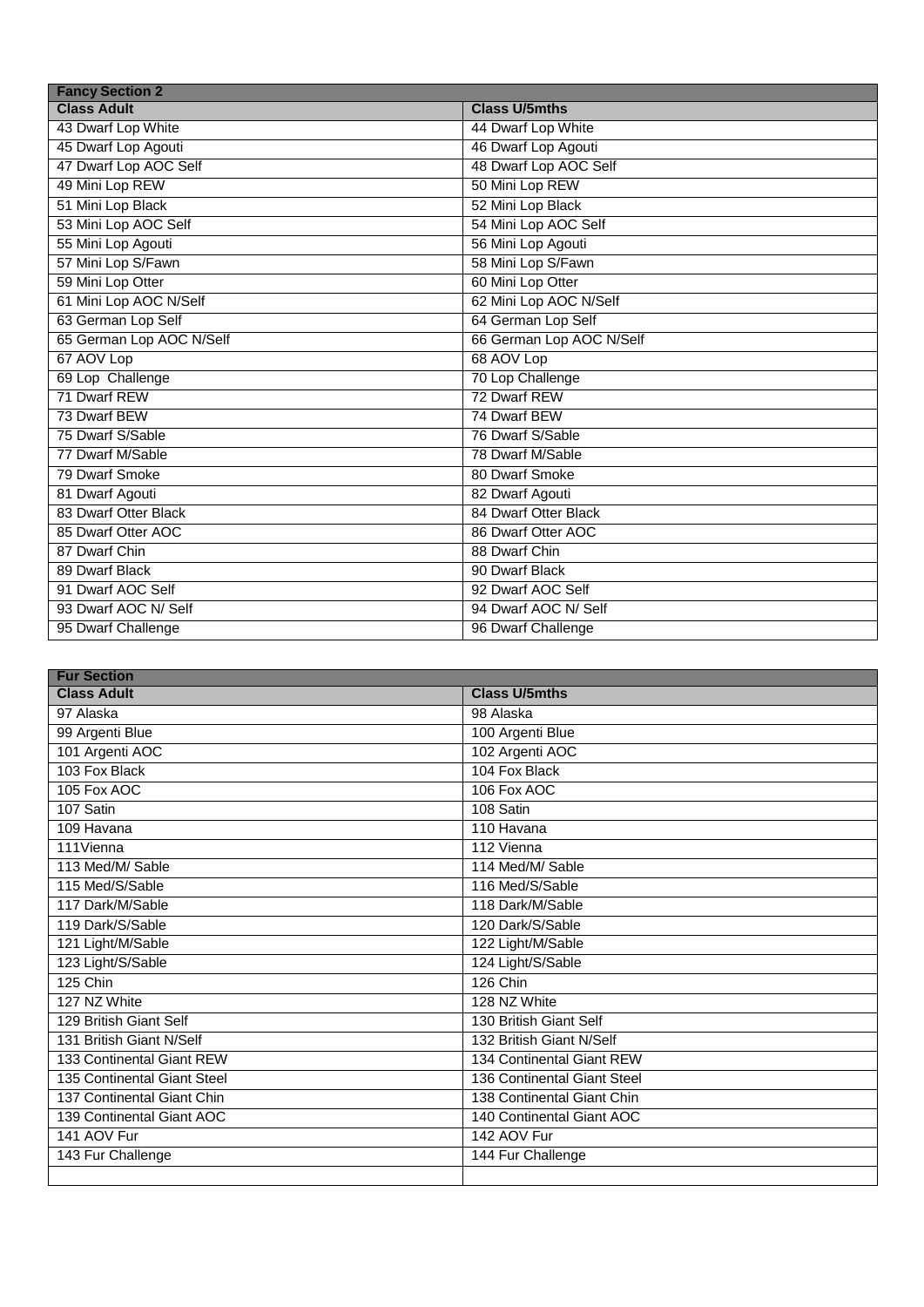| <b>Rex Section</b>        |                           |  |
|---------------------------|---------------------------|--|
| <b>Class Adult</b>        | <b>Class U/5mths</b>      |  |
| 145 Ermine Rex            | 146 Ermine Rex            |  |
| 147 Black Rex             | 148 Black Rex             |  |
| 149 S/Sable Rex           | 150 S/Sable Rex           |  |
| 151 M/Sable Rex           | 152 M/Sable Rex           |  |
| 153 S/Seal Rex            | 154 S/Seal Rex            |  |
| 155 M/Seal Rex            | 156 M/Seal Rex            |  |
| 157 Orange Rex            | 158 Orange Rex            |  |
| 159 Castor Rex            | 160 Castor Rex            |  |
| 161 AOC Rex               | 162 AOC Rex               |  |
| 163 Fawn Rex              | 164 Fawn Rex              |  |
| 165 Mini Rex Ermine       | 166 Mini Rex Ermine       |  |
| 167 Mini Rex Black        | 168 Mini Rex Black        |  |
| 169 Mini Rex AOC Self Rex | 170 Mini Rex AOC Self Rex |  |
| 171 Mini Rex Castor       | 172 Mini Rex Castor       |  |
| 173 Mini Rex Seal         | 174 Mini Rex Seal         |  |
| 175 Mini Rex Sable        | 176 Mini Rex Sable        |  |
| 177 Mini Fawn Rex         | 178 Mini Fawn Rex         |  |
| 179 Mini Orange Rex       | 180 Mini Orange Rex       |  |
| 181 Mini Rex Non Self Rex | 182 Mini Rex Non Self Rex |  |
| 183 Rex Challenge         | 184 Rex Challenge         |  |

| <b>Junior Section</b> |                         |
|-----------------------|-------------------------|
| 185 Fancy AA          | 186 Dwarf AA            |
| 187 Lop AA            | 188 Fur AA              |
| 189 Rex AA            |                         |
| 190 Condition AA      | 191 Junior Challenge AA |

**Joint Judging**

Grand Challenge

Also entertaining the following specialist shows **NORTH EAST REX NORTHERN REX NATIONAL SEAL & SABLE REX NORTHERN & SCOTTISH SABLE NORTHERN SILVER UK REX**